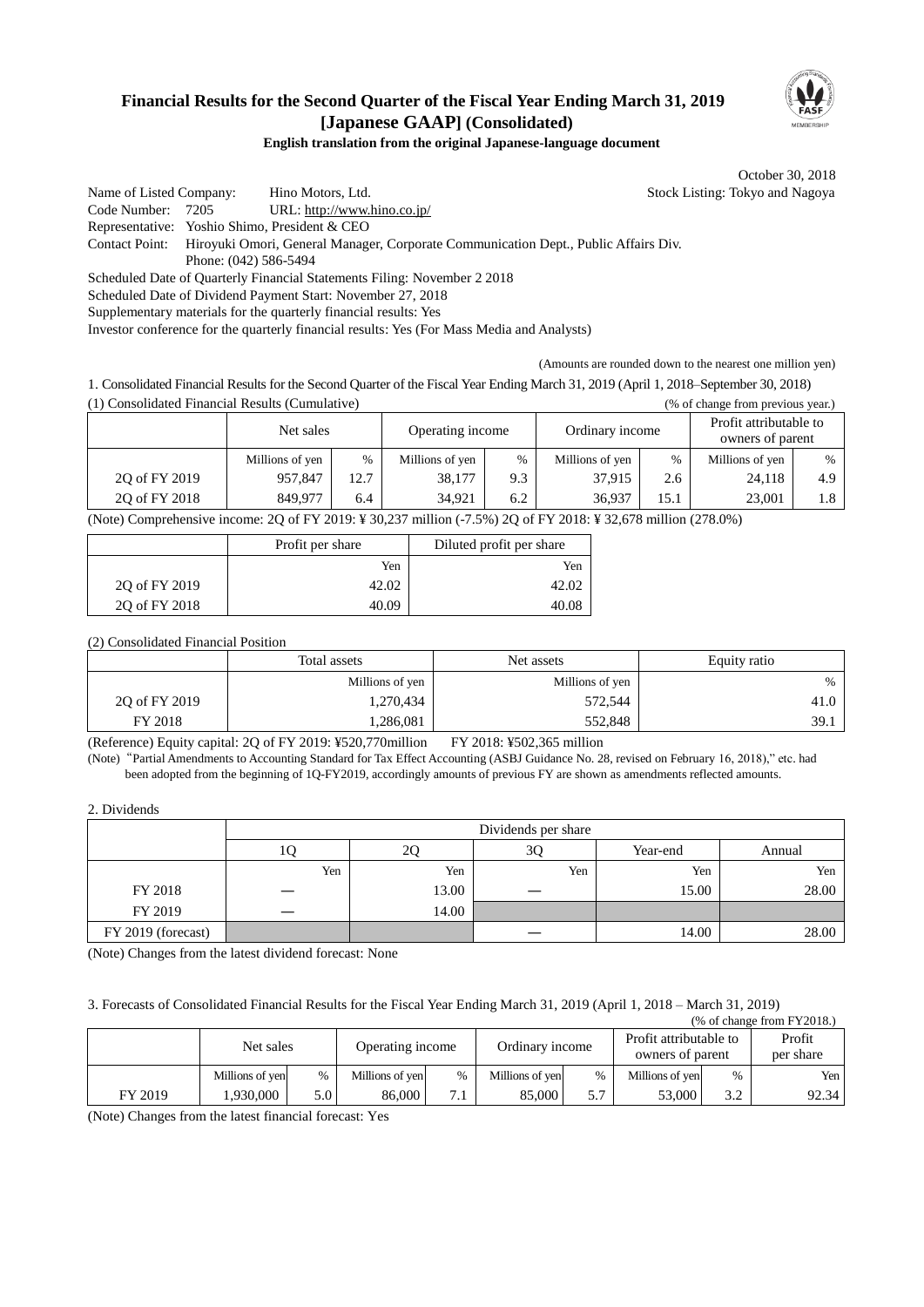\*Notes

- (1) Changes in significant subsidiaries (changes of specified subsidiaries resulting in changes in scope of consolidation) during the current term: None
- (2) Application of the accounting procedures for producing quarterly consolidated financial statements: None

(3) Changes in accounting policies, accounting estimates and restatements:

| 1) Changes in accounting policies due to revisions of accounting standards: None |      |
|----------------------------------------------------------------------------------|------|
| 2) Changes in accounting policies due to reasons other than above 1:             | None |
| 3) Changes in accounting estimates:                                              | None |

- 4) Restatements: None
- (4) Number of outstanding shares (common stock)
- 1) Number of outstanding shares (including treasury stock) at end of term
- 2) Number of treasury stock at end of term

| OCK)          |                    |               |                    |
|---------------|--------------------|---------------|--------------------|
| 2Q of FY 2019 | 574,580,850 shares | FY 2018       | 574,580,850 shares |
|               |                    |               |                    |
| 2Q of FY 2019 | $601,036$ shares   | FY 2018       | 713,542 shares     |
| 20 of FY 2019 | 573,954,181 shares | 20 of FY 2018 | 573,716,656 shares |

3) Average number of shares (quarterly consolidated cumulative period)

\*Summary of financial results is out of scope of audit.

\*Statement regarding the proper use of financial forecasts and other remarks

 Descriptions regarding the future, including the financial projections contained in this report, are based on certain assumptions currently available to the Company, which are, at the discretion of the Company, deemed reasonable, and the Company gives no guarantees that it will achieve these results. In addition, actual financial results may significantly vary due to various factors.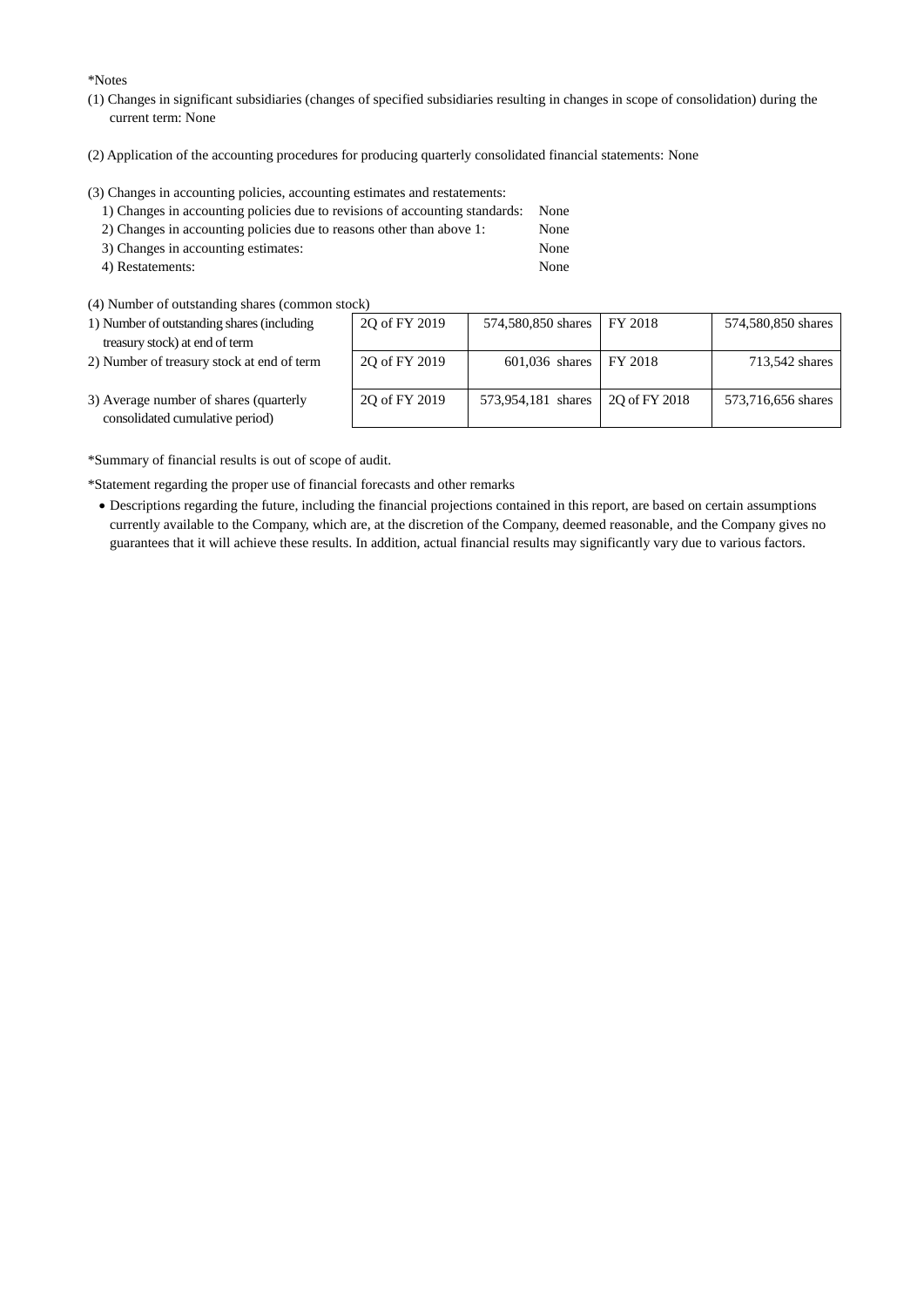Appendix

# Table of contents of the appendix

| (2) Quarterly Consolidated Statements of Income and Quarterly Consolidated Statements of Comprehensive |  |
|--------------------------------------------------------------------------------------------------------|--|
| Income                                                                                                 |  |
| [Quarterly Consolidated Statements of Income]                                                          |  |
|                                                                                                        |  |
| [Quarterly Consolidated Statements of Comprehensive Income]                                            |  |
|                                                                                                        |  |
|                                                                                                        |  |
|                                                                                                        |  |
|                                                                                                        |  |
|                                                                                                        |  |
|                                                                                                        |  |
|                                                                                                        |  |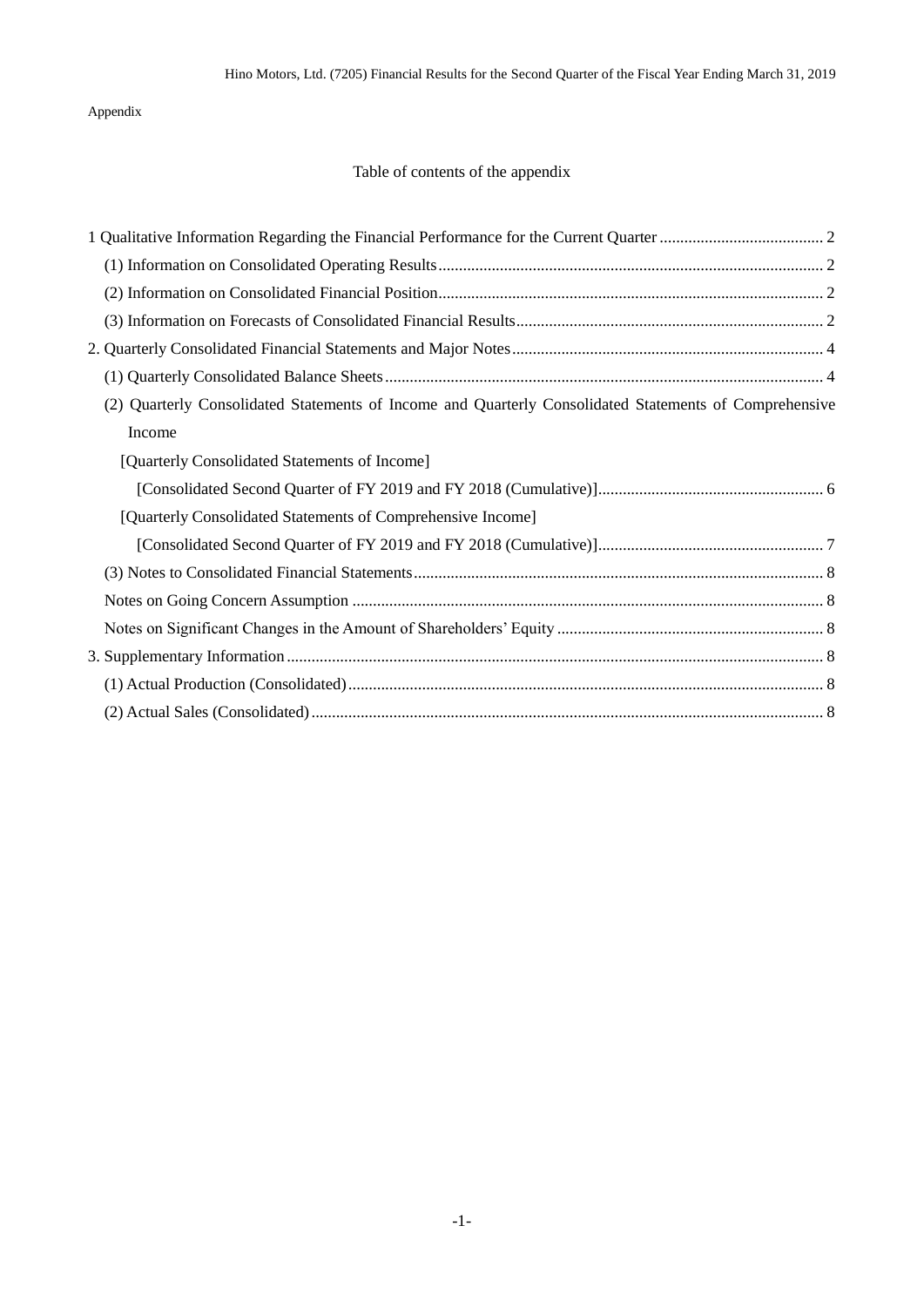### <span id="page-3-1"></span><span id="page-3-0"></span>**1 Qualitative Information Regarding the Financial Performance for the Current Quarter (1) Information on Consolidated Operating Results**

As for the Japanese domestic truck market during the current second quarter (six months), the demand for cargo trucks remained strong, but the demand for construction trucks declined from the previous term. As a result, the total demand for heavy- and medium-duty trucks decreased to 44.5 thousand units by 1.0 thousand units (-2.2%) compared to the same quarter in the previous year, and total demand for light-duty truck increased to 50.7 thousand units by 1.8 thousand units (3.7%) compared to the same quarter in the previous year.

As for Japanese domestic sales, as a result of sales activities implemented in a concerted effort in our consolidated group, the total sales volume of heavy-, medium-, and light-duty trucks and buses increased to 33.7 thousand units by 2.3 thousand units (7.4%) compared to the same quarter in the previous year.

As for overseas sales, thanks to the favorable sales in Asia and North America, etc., sales volume of overseas trucks and buses increased to 64.9 thousand units by 10.8 thousand units (20.1%) compared to the same quarter in the previous year.

As a result of the above, total unit sales of Hino Brand trucks and buses increased to 98.6 thousand units by 13.2 thousand units (15.4%) compared to the same quarter in the previous year.

As for the volume of sales to Toyota Motor Corporation, mainly because the sales of SUV increased, total sales volume increased to 72.1 thousand units by 3.7 thousand units (5.3%) compared to the same quarter in the previous year.

As a result of the above, net sales in the current second quarter were ¥957,847 million, which is an increase of ¥107,870 million (12.7%) as compared to the same quarter in the previous year. As for profit and loss, due mainly to an increase in the domestic and overseas unit sales, operating income was ¥38,177 million which is an increase of ¥3,255 million (9.3%) compared to the same quarter in the previous year, ordinary income was ¥37,915 million which is an increase of ¥978 million (2.6%) compared to the same quarter in the previous year, and profit attributable to owners of parent was ¥24,118 million which is an increase of ¥1,116 million (4.9%) compared to the same quarter in the previous year.

#### <span id="page-3-2"></span>**(2) Information on Consolidated Financial Position**

Total assets at the end of the second quarter decreased by ¥15,647 million to ¥1,270,434 million compared to the end of the previous fiscal year. This is mainly because notes and accounts receivable - trade decreased by ¥16,379 million.

Liabilities decreased by ¥35,343 million to ¥697,889 million compared to the end of the previous fiscal year. This is mainly because notes and accounts payable - trade decreased by ¥35,785 million.

Net assets increased by ¥19,696 million to ¥572,544 million compared to the end of the previous fiscal year. This is mainly because profit attributable to owners of parent of ¥24,118 million was recorded, although dividends from retained earnings of ¥8,609 million were paid.

### <span id="page-3-3"></span>**(3) Information on Forecasts of Consolidated Financial Results**

As for the truck and bus market in Japan, it is expected to remain strong. As for the overseas truck and bus markets, a favorable market environment is expected to continue in Asia, particularly Indonesia which is the key market for our company. On the other hand, in terms of profit, negative effects of such factors as yen appreciation and increase in costs to strengthen the business foundations are expected.

Then, the full-year earnings forecast has been revised as follows, while considering the changes in the business environment, including the sales in domestic and overseas markets, the trends in foreign exchange rates, etc.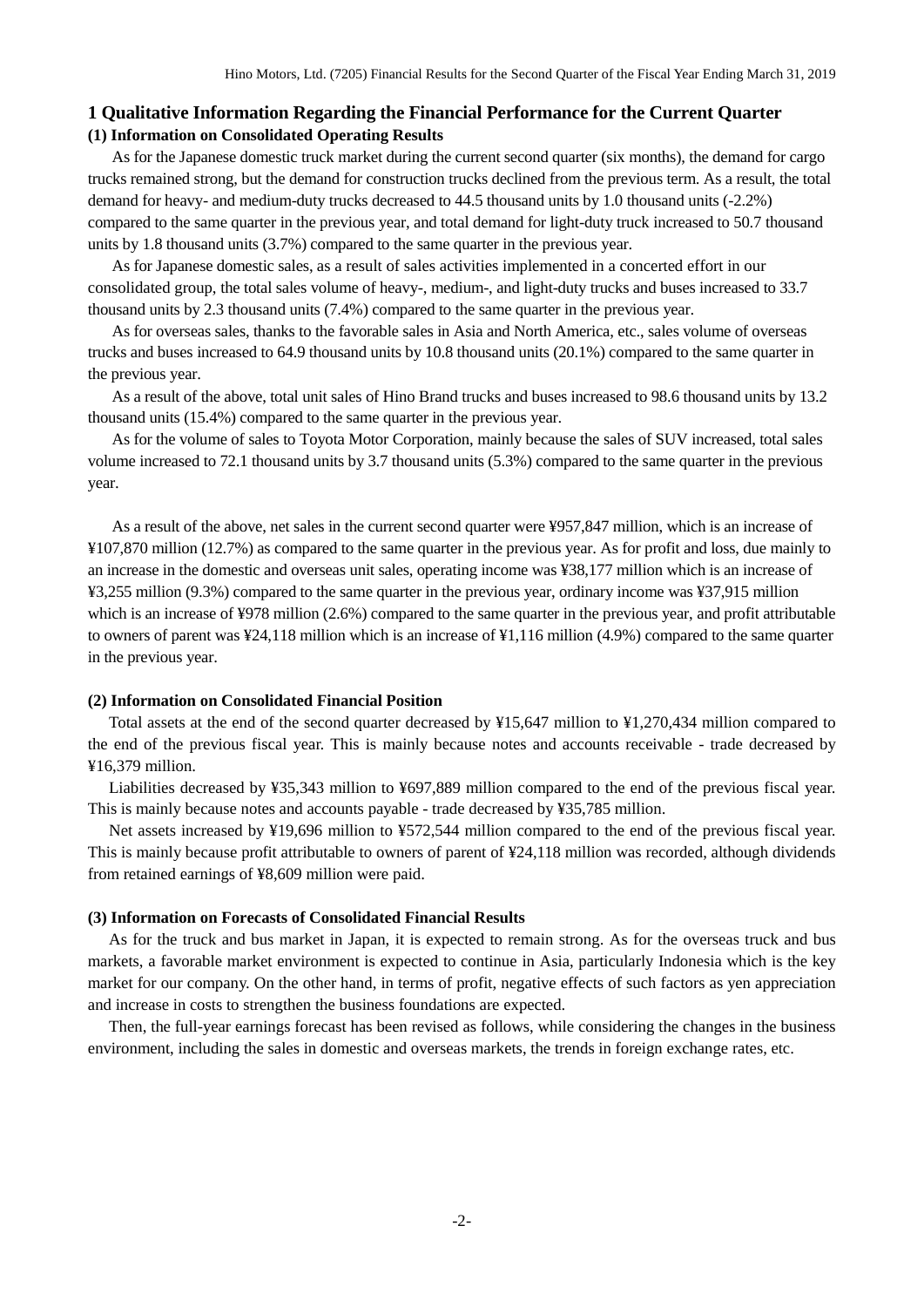| (Consolidated Earnings Forecast for the Full Fiscal Year) |  |
|-----------------------------------------------------------|--|
|                                                           |  |
|                                                           |  |
|                                                           |  |
|                                                           |  |
|                                                           |  |

\* The above forecasts are created based on the information available to the company and on certain assumptions deemed reasonable, and are not guaranteed to be achieved.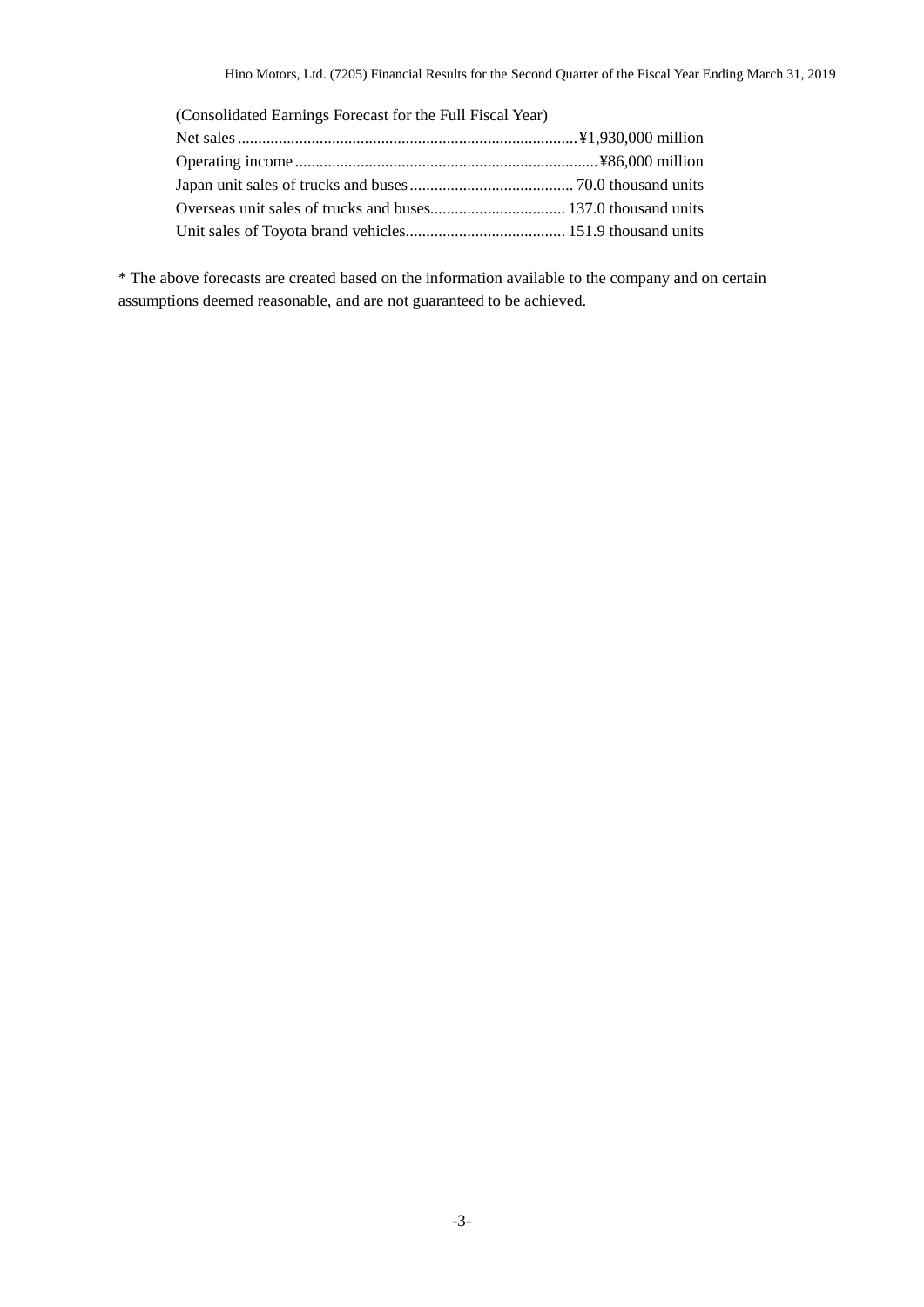# <span id="page-5-0"></span>**2. Quarterly Consolidated Financial Statements and Major Notes**

# <span id="page-5-1"></span>**(1) Quarterly Consolidated Balance Sheets**

|                                        |                        | (Millions of yen)          |
|----------------------------------------|------------------------|----------------------------|
|                                        | FY 2018                | Second Quarter of FY 2019  |
|                                        | (As of March 31, 2018) | (As of September 30, 2018) |
| Assets                                 |                        |                            |
| <b>Current assets</b>                  |                        |                            |
| Cash and deposits                      | 45,225                 | 40,583                     |
| Notes and accounts receivable - trade  | 342,804                | 326,424                    |
| Merchandise and finished goods         | 172,891                | 169,087                    |
| Work in process                        | 32,684                 | 35,735                     |
| Raw materials and supplies             | 36,940                 | 45,221                     |
| Others                                 | 56,120                 | 59,211                     |
| Allowance for doubtful accounts        | $-4,679$               | $-3,990$                   |
| Total current assets                   | 681,985                | 672,273                    |
| Non-current assets                     |                        |                            |
| Property, plant and equipment          |                        |                            |
| Buildings and structures, net          | 146,146                | 149,381                    |
| Machinery, equipment and vehicles, net | 106,284                | 98,560                     |
| Land                                   | 118,566                | 121,645                    |
| Others, net                            | 57,753                 | 56,554                     |
| Total property, plant and equipment    | 428,751                | 426,141                    |
| Intangible assets                      | 21,163                 | 20,588                     |
| Investments and other assets           |                        |                            |
| Investment securities                  | 118,504                | 122,376                    |
| Deferred tax assets                    | 29,260                 | 22,366                     |
| Others                                 | 9,223                  | 9,768                      |
| Allowance for doubtful accounts        | $-2,806$               | $-3,080$                   |
| Total investments and other assets     | 154,181                | 151,430                    |
| Total non-current assets               | 604,096                | 598,161                    |
| Total assets                           | 1,286,081              | 1,270,434                  |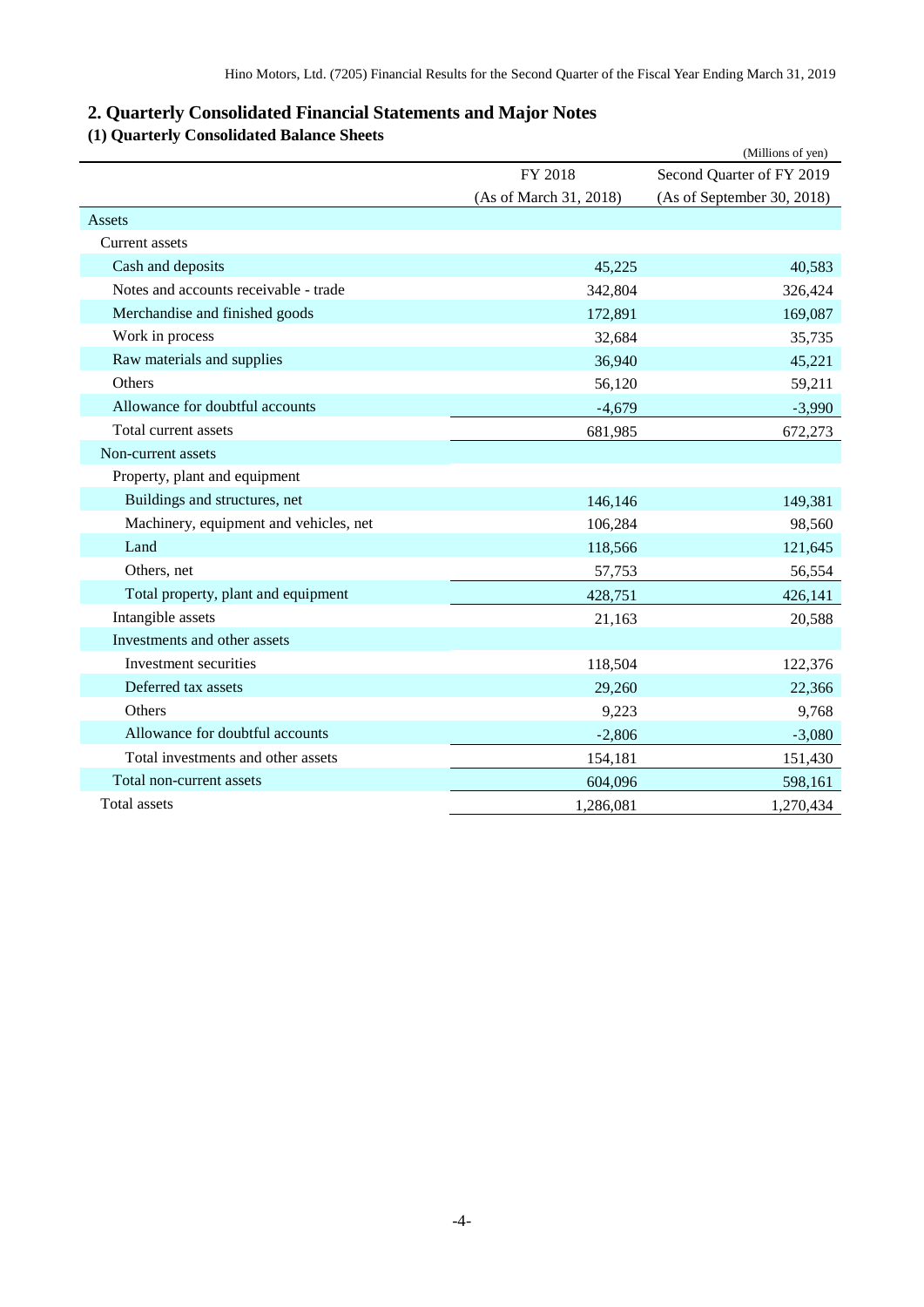|                                                       |                        | (Millions of yen)          |
|-------------------------------------------------------|------------------------|----------------------------|
|                                                       | FY 2018                | Second Quarter of FY 2019  |
|                                                       | (As of March 31, 2018) | (As of September 30, 2018) |
| Liabilities                                           |                        |                            |
| <b>Current liabilities</b>                            |                        |                            |
| Notes and accounts payable - trade                    | 307,013                | 271,228                    |
| Short-term loans payable                              | 154,020                | 172,965                    |
| Current portion of long-term loans payable            | 15,639                 | 9,460                      |
| Income taxes payable                                  | 12,828                 | 10,164                     |
| Provision for product warranties                      | 40,227                 | 42,441                     |
| Other provisions                                      | 7,386                  | 6,677                      |
| Others                                                | 92,863                 | 82,928                     |
| Total current liabilities                             | 629,978                | 595,864                    |
| Non-current liabilities                               |                        |                            |
| Long-term loans payable                               | 12,728                 | 16,838                     |
| Deferred tax liabilities                              | 6,576                  | 166                        |
| Deferred tax liabilities for land revaluation         | 2,765                  | 2,765                      |
| Net defined benefit liability                         | 56,178                 | 56,382                     |
| Other provisions                                      | 2,013                  | 1,829                      |
| Others                                                | 22,991                 | 24,043                     |
| Total non-current liabilities                         | 103,254                | 102,025                    |
| <b>Total liabilities</b>                              | 733,232                | 697,889                    |
| Net assets                                            |                        |                            |
| Shareholders' equity                                  |                        |                            |
| Capital stock                                         | 72,717                 | 72,717                     |
| Capital surplus                                       | 66,244                 | 66,275                     |
| Retained earnings                                     | 337,998                | 353,506                    |
| Treasury shares                                       | $-258$                 | $-215$                     |
| Total shareholders' equity                            | 476,701                | 492,284                    |
| Accumulated other comprehensive incomes               |                        |                            |
| Valuation difference on available-for-sale securities | 45,963                 | 47,185                     |
| Deferred gains or losses on hedges                    | $-80$                  | $-178$                     |
| Revaluation reserve for land                          | 2,318                  | 2,318                      |
| Foreign currency translation adjustment               | $-12,787$              | $-11,584$                  |
| Remeasurements of defined benefit plans               | $-9,749$               | $-9,255$                   |
| Total accumulated other comprehensive income          | 25,664                 | 28,485                     |
| Subscription rights to shares                         | 21                     |                            |
| Non-controlling interests                             | 50,461                 | 51,774                     |
| Total net assets                                      | 552,848                | 572,544                    |
| Total liabilities and net assets                      | 1,286,081              | 1,270,434                  |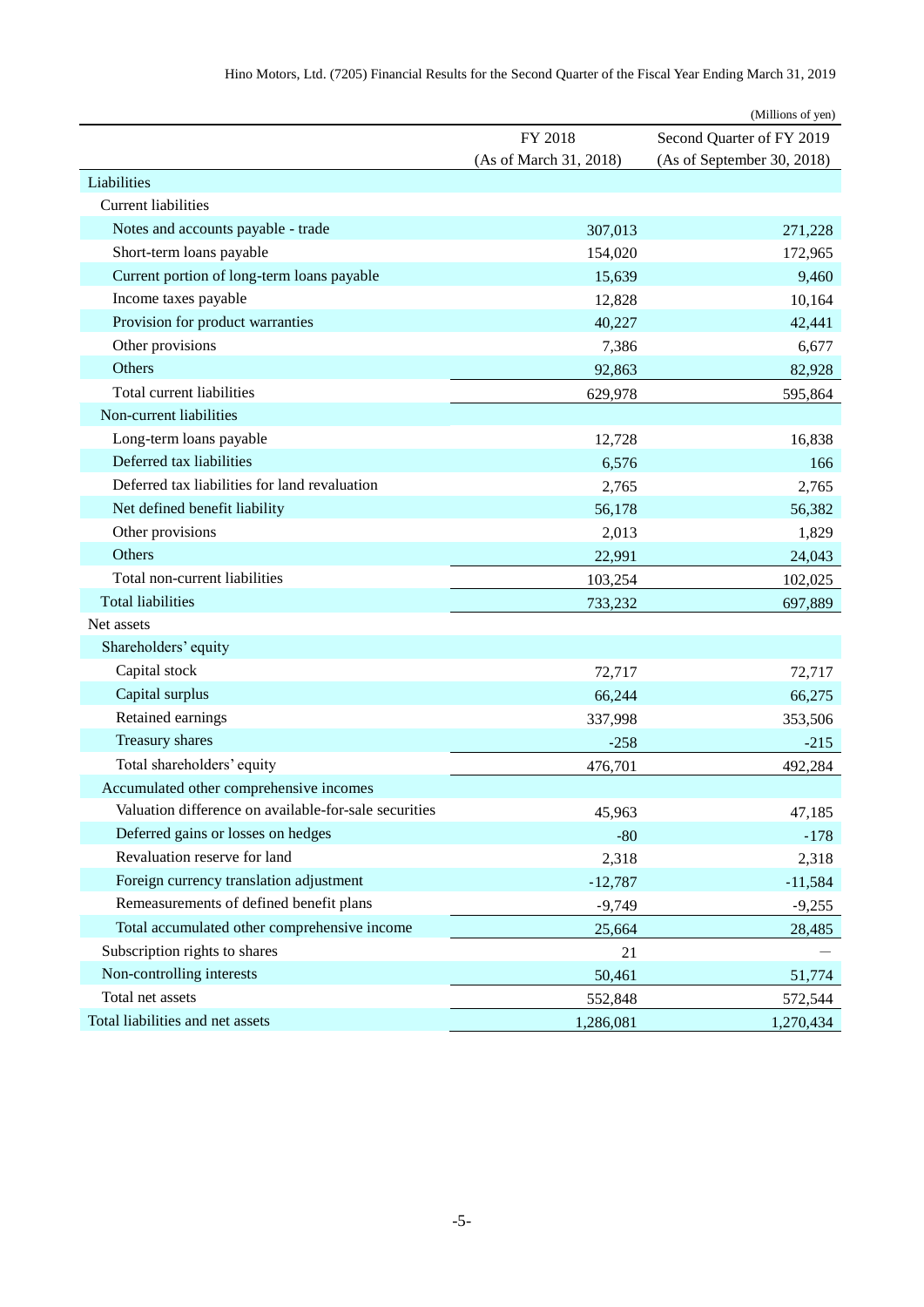# <span id="page-7-0"></span>**(2) Quarterly Consolidated Statements of Income and Quarterly Consolidated Statements of Comprehensive Income**

<span id="page-7-1"></span>[Quarterly Consolidated Statements of Income]

<span id="page-7-2"></span>[Consolidated Second Quarter of FY 2019 and FY 2018 (Cumulative)]

|                                                               |                           | (Millions of yen)         |
|---------------------------------------------------------------|---------------------------|---------------------------|
|                                                               | Second Quarter of FY 2018 | Second Quarter of FY 2019 |
|                                                               | (From April 1, 2017       | (From April 1, 2018       |
|                                                               | to September 30, 2017)    | to September 30, 2018)    |
| Net sales                                                     | 849,977                   | 957,847                   |
| Cost of sales                                                 | 711,432                   | 811,781                   |
| Gross profit                                                  | 138,544                   | 146,066                   |
| Selling, general and administrative expenses                  |                           |                           |
| Salary and allowances                                         | 23,019                    | 24,544                    |
| Provision for bonuses                                         | 2,961                     | 3,288                     |
| Retirement benefit expenses                                   | 1,590                     | 1,663                     |
| Others                                                        | 76,051                    | 78,392                    |
| Total selling, general and administrative expenses            | 103,622                   | 107,888                   |
| Operating income                                              | 34,921                    | 38,177                    |
| Non-operating income                                          |                           |                           |
| Interest income                                               | 683                       | 718                       |
| Dividend income                                               | 1,773                     | 1,274                     |
| Foreign exchange gains                                        | 711                       | 180                       |
| Share of profit of entities accounted for using equity method | 732                       | 1,165                     |
| Miscellaneous income                                          | 1,465                     | 1,220                     |
| Total non-operating income                                    | 5,366                     | 4,559                     |
| Non-operating expenses                                        |                           |                           |
| Interest expenses                                             | 2,432                     | 2,676                     |
| Miscellaneous expenses                                        | 917                       | 2,144                     |
| Total non-operating expenses                                  | 3,350                     | 4,821                     |
| Ordinary income                                               | 36,937                    | 37,915                    |
| Extraordinary income                                          |                           |                           |
| Gain on sales of non-current assets                           | 91                        | 596                       |
| Gain on sales of investment securities                        | 2,605                     | $\mathbf{0}$              |
| Others                                                        | 11                        | 52                        |
| Total extraordinary income                                    | 2,707                     | 648                       |
| <b>Extraordinary losses</b>                                   |                           |                           |
| Loss on sales and retirement of non-current assets            | 203                       | 185                       |
| Special costs of quality-related measures                     | 1,510                     |                           |
| Others                                                        | 60                        | 159                       |
| Total extraordinary losses                                    | 1,774                     | 344                       |
| Profit before income taxes                                    | 37,869                    | 38,218                    |
| Income taxes-current                                          | 12,922                    | 11,062                    |
| Income taxes-deferred                                         | -989                      | $-311$                    |
| Total income taxes                                            | 11,933                    | 10,750                    |
| Profit                                                        | 25,936                    | 27,468                    |
| Profit attributable to non-controlling interests              | 2,934                     | 3,350                     |
| Profit attributable to owners of parent                       | 23,001                    | 24,118                    |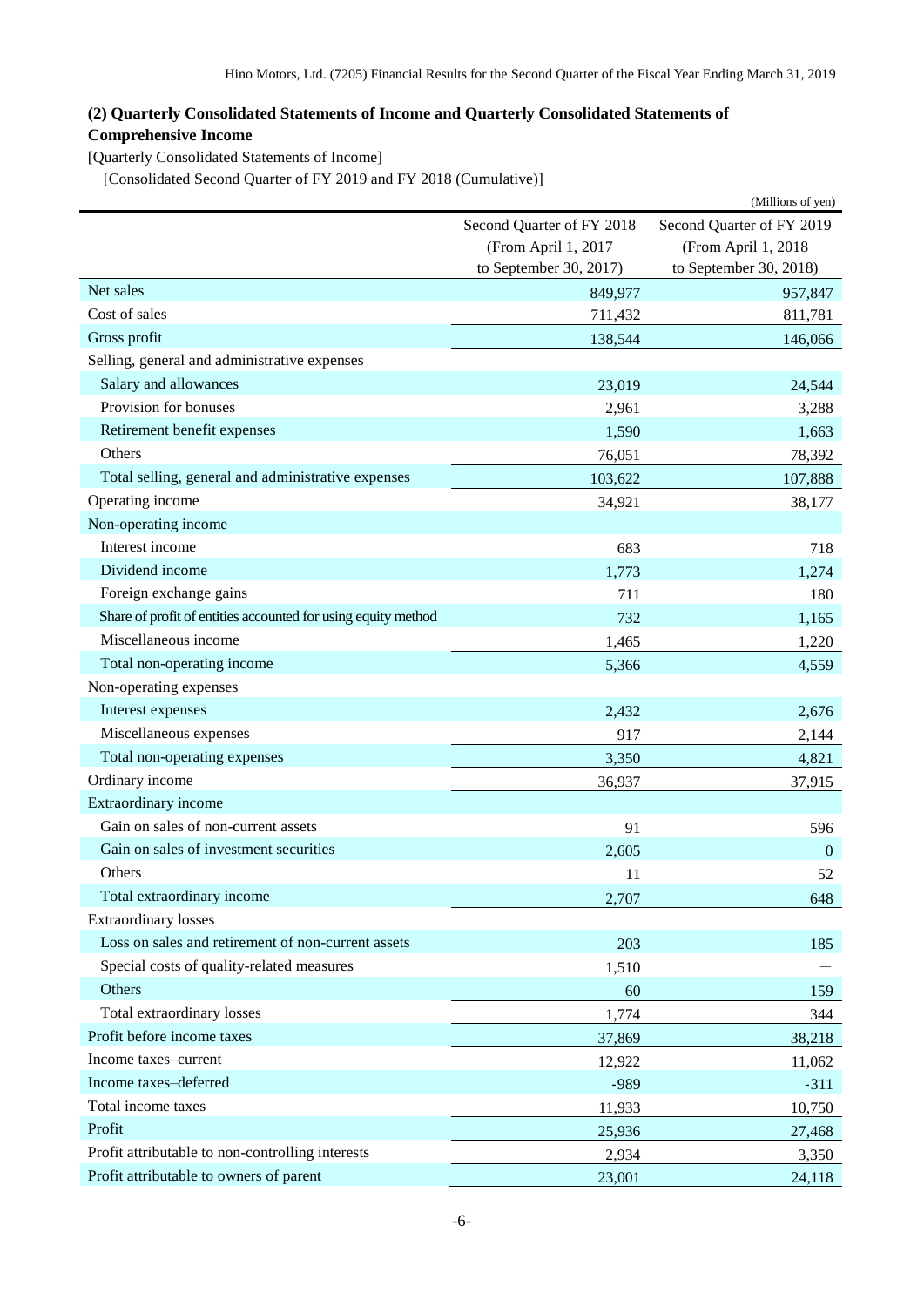<span id="page-8-0"></span>[Quarterly Consolidated Statements of Comprehensive Income]

<span id="page-8-1"></span>[Consolidated Second Quarter of FY 2019 and FY 2018 (Cumulative)]

|                                                       |                           | (Millions of yen)         |  |
|-------------------------------------------------------|---------------------------|---------------------------|--|
|                                                       | Second Quarter of FY 2018 | Second Quarter of FY 2019 |  |
|                                                       | (From April 1, 2017)      | (From April 1, 2018)      |  |
|                                                       | to September 30, 2017)    | to September 30, 2018)    |  |
| Profit                                                | 25,936                    | 27,468                    |  |
| Other comprehensive income                            |                           |                           |  |
| Valuation difference on available-for-sale securities | 3,851                     | 1,695                     |  |
| Deferred gains or losses on hedges                    | $-197$                    | $-31$                     |  |
| Foreign currency translation adjustment               | 1,122                     | 1,004                     |  |
| Remeasurements of defined benefit plans               | 559                       | 484                       |  |
| Share of other comprehensive income of entities       | 1,405                     | $-384$                    |  |
| Total other comprehensive income                      | 6,741                     | 2,768                     |  |
| Comprehensive income                                  | 32,678                    | 30,237                    |  |
| (Comprehensive income attributable to)                |                           |                           |  |
| Comprehensive income attributable to owners of        | 29,690                    | 26,939                    |  |
| parent                                                |                           |                           |  |
| Comprehensive income attributable to                  | 2,987                     | 3,297                     |  |
| non-controlling interests                             |                           |                           |  |